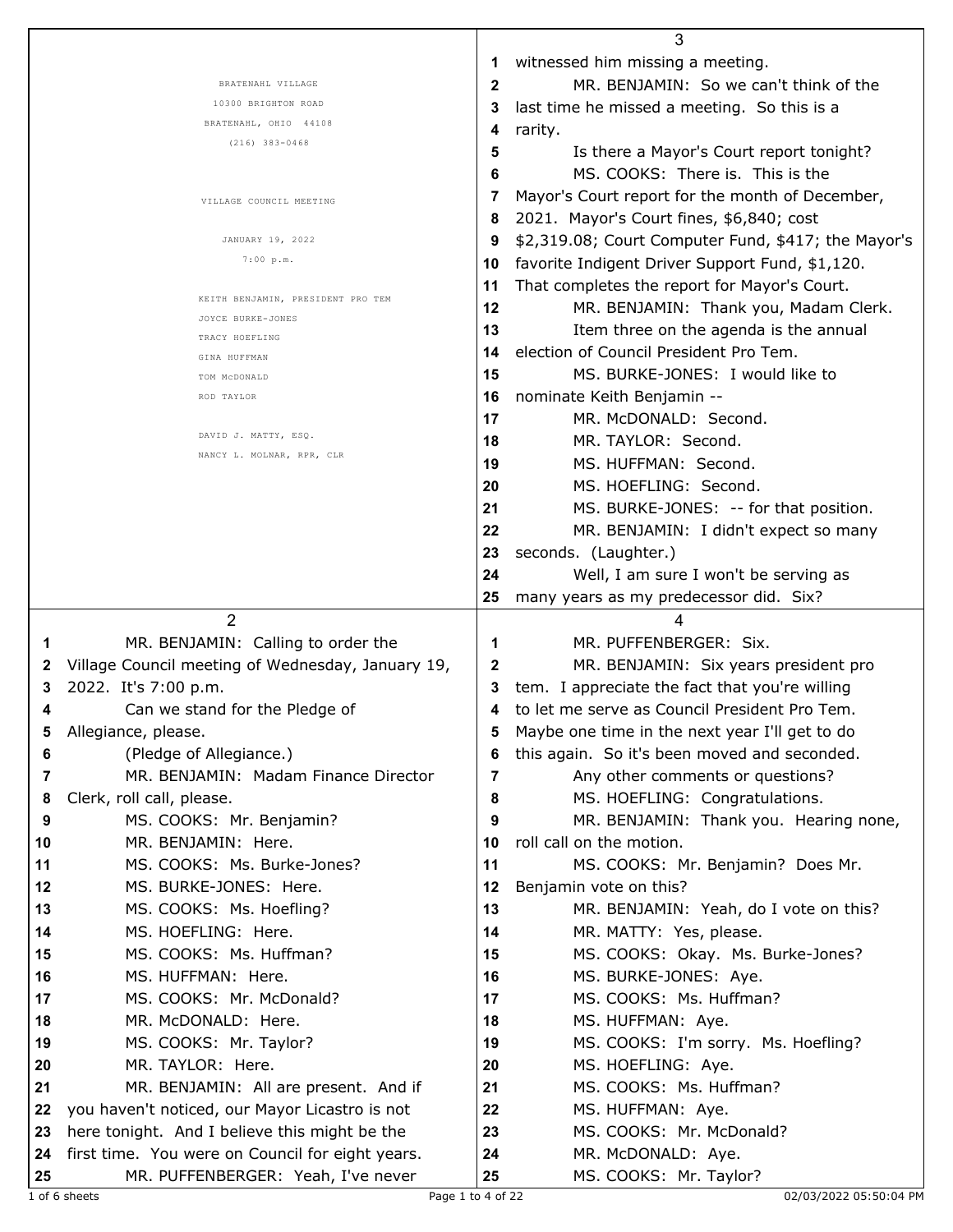|                   | 5                                                                         |              | 7                                                                                                    |
|-------------------|---------------------------------------------------------------------------|--------------|------------------------------------------------------------------------------------------------------|
| 1                 | MR. TAYLOR: Aye.                                                          | 1            | MS. COOKS: Ms. Hoefling?                                                                             |
| 2                 | MR. BENJAMIN: I didn't say aye though.                                    | 2            | MS. HOEFLING: Aye.                                                                                   |
| 3                 | MS. COOKS: You did not? You didn't                                        | 3            | MS. COOKS: Ms. Huffman?                                                                              |
| 4                 | vote for yourself?                                                        | 4            | MS. HUFFMAN: Aye.                                                                                    |
| 5                 | MR. BENJAMIN: No. Officially I just                                       | 5            | MS. COOKS: Mr. McDonald?                                                                             |
| 6                 | don't think it came out of my mouth.                                      | 6            | MR. McDONALD: Aye.                                                                                   |
| 7                 | MS. COOKS: I thought it did.                                              | 7            | MS. COOKS: Mr. Taylor?                                                                               |
| 8                 | MR. BENJAMIN: It did though.                                              | 8            | MR. TAYLOR: Aye.                                                                                     |
| 9                 | MS. BURKE-JONES: We didn't give you                                       | 9            | MR. BENJAMIN: Very good. Next on the                                                                 |
| 10                | chance to say no.                                                         | 10           | agenda is the appointment of Joseph Zalar as                                                         |
| 11                | MS. COOKS: For the record, how did you                                    | 11           | Street Commissioner. We discussed this at the                                                        |
| $12 \overline{ }$ | vote for the record?                                                      | 12           | Committee of the Whole meeting.                                                                      |
| 13                | MR. BENJAMIN: Aye. Yes.                                                   | 13           | Are there any more comments or                                                                       |
| 14                | MS. COOKS: Thank you.                                                     | 14           | questions?                                                                                           |
| 15                | MR. BENJAMIN: So the next item on the                                     | 15           | Any comments or questions on the                                                                     |
|                   |                                                                           |              | appointment of Joseph Zalar as Street                                                                |
| 16                | agenda is the appointments to the Recreation                              | 16<br>17     | Commissioner?                                                                                        |
| 17                | Commission. I lost my connection to my Hotspot.                           | 18           | MS. BURKE-JONES: No.                                                                                 |
| 18                | Sue, so I know that Keith Galestock is                                    |              |                                                                                                      |
| 19                | one.                                                                      | 19           | MR. BENJAMIN: Hearing none, is there a                                                               |
| 20                | MS. CAPELLO: Keith Galestock, Candace                                     | 20           | motion to appoint Joseph Zalar as Street                                                             |
| 21                | Miller. And Dave Kozinski and Brad DiFranco want                          | 21           | Commissioner for fiscal year 2022?                                                                   |
| 22                | to redo their terms.                                                      | 22           | MR. McDONALD: So move.                                                                               |
| 23                | MR. BENJAMIN: So we're renewing the                                       | 23           | MS. BURKE-JONES: Second.                                                                             |
| 24                | terms of three members.                                                   | 24           | MR. BENJAMIN: Roll call, please.                                                                     |
| 25                | MS. CAPELLO: Two members.                                                 | 25           | MS. COOKS: Mr. Benjamin?                                                                             |
|                   | Molnar Reporting Services, LLC<br>(440) 340-6161                          |              | Molnar Reporting Services, LLC<br>(440) 340-6161                                                     |
|                   |                                                                           |              |                                                                                                      |
|                   | 6                                                                         |              | 8                                                                                                    |
| 1                 | MR. BENJAMIN: Two members.                                                | 1            | MR. BENJAMIN: Aye.                                                                                   |
| 2                 | MS. CAPELLO: Dave and Brad. And then                                      | $\mathbf{2}$ | MS. COOKS: Ms. Burke-Jones?                                                                          |
| 3                 | Keith Galestock and Candace Miller are new                                | 3            | MS. BURKE-JONES: Aye.                                                                                |
| 4                 | commissioners if you'll approve them.                                     | 4            | MS. COOKS: Ms. Hoefling?                                                                             |
|                   | MR. BENJAMIN: Wonderful. Details of                                       | จ            | MS. HOEFLING: Aye.                                                                                   |
| 6                 | other rec commission appointments were sent in an                         | 6            | MS. COOKS: Ms. Huffman?                                                                              |
| 7                 | e-mail in the last week or so.                                            | 7            | MS. HUFFMAN: Aye.                                                                                    |
| 8                 | Are there any questions regarding the                                     | 8            | MS. COOKS: Mr. McDonald?                                                                             |
| 9                 | appointments?                                                             | 9            | MR. McDONALD: Aye.                                                                                   |
| 10                | Hearing none, is there a motion to                                        | 10           | MS. COOKS: Mr. Taylor?                                                                               |
| 11                | appoint and reappoint the said members of the                             | 11           | MR. TAYLOR: Aye.                                                                                     |
| 12                | <b>Recreation Commission?</b>                                             | 12           | MR. BENJAMIN: Thank you. Moving back                                                                 |
| 13                | MR. McDONALD: So move.                                                    | 13           | to motion to approve Council appointments to                                                         |
| 14                | MR. BENJAMIN: Do these separately?                                        | 14           | committees and commissions. Again, I have lost                                                       |
| 15                | MR. MATTY: Do them all together.                                          | 15           | my WiFi, but the committee assignments were                                                          |
| 16                | MR. BENJAMIN: Do them all together,                                       | 16           | emailed by Mayor Licastro a couple weeks ago.                                                        |
| 17                | okay.                                                                     | 17           | Would you like to read them for the                                                                  |
| 18                | MR. McDONALD: So move.                                                    | 18           | record? Thank you.                                                                                   |
| 19                | MR. TAYLOR: Second.                                                       | 19           | MS. COOKS: For finance, Mr. McDonald is                                                              |
| 20                | MR. BENJAMIN: It's been moved and                                         | 20           | the chair, Mr. Benjamin and Ms. Hoefling are                                                         |
| 21                | seconded. Roll call, please.                                              | 21           | committee members. Public improvement, Ms.                                                           |
| 22                | MS. COOKS: Mr. Benjamin?                                                  | 22           | Burke-Jones is the chair, Ms. Huffman and Mr.                                                        |
| 23                | MR. BENJAMIN: Aye.                                                        | 23           | Taylor. Public Safety, Mr. Taylor is the chair,                                                      |
| 24                | MS. COOKS: Ms. Burke-Jones?                                               | 24           | Ms. Huffman, Mr. McDonald. Economic and                                                              |
| 25                | MS. BURKE-JONES: Aye.<br>Molnar Reporting Services, LLC<br>(440) 340-6161 | 25           | Community Development, Ms. Huffman is the chair,<br>Molnar Reporting Services, LLC<br>(440) 340-6161 |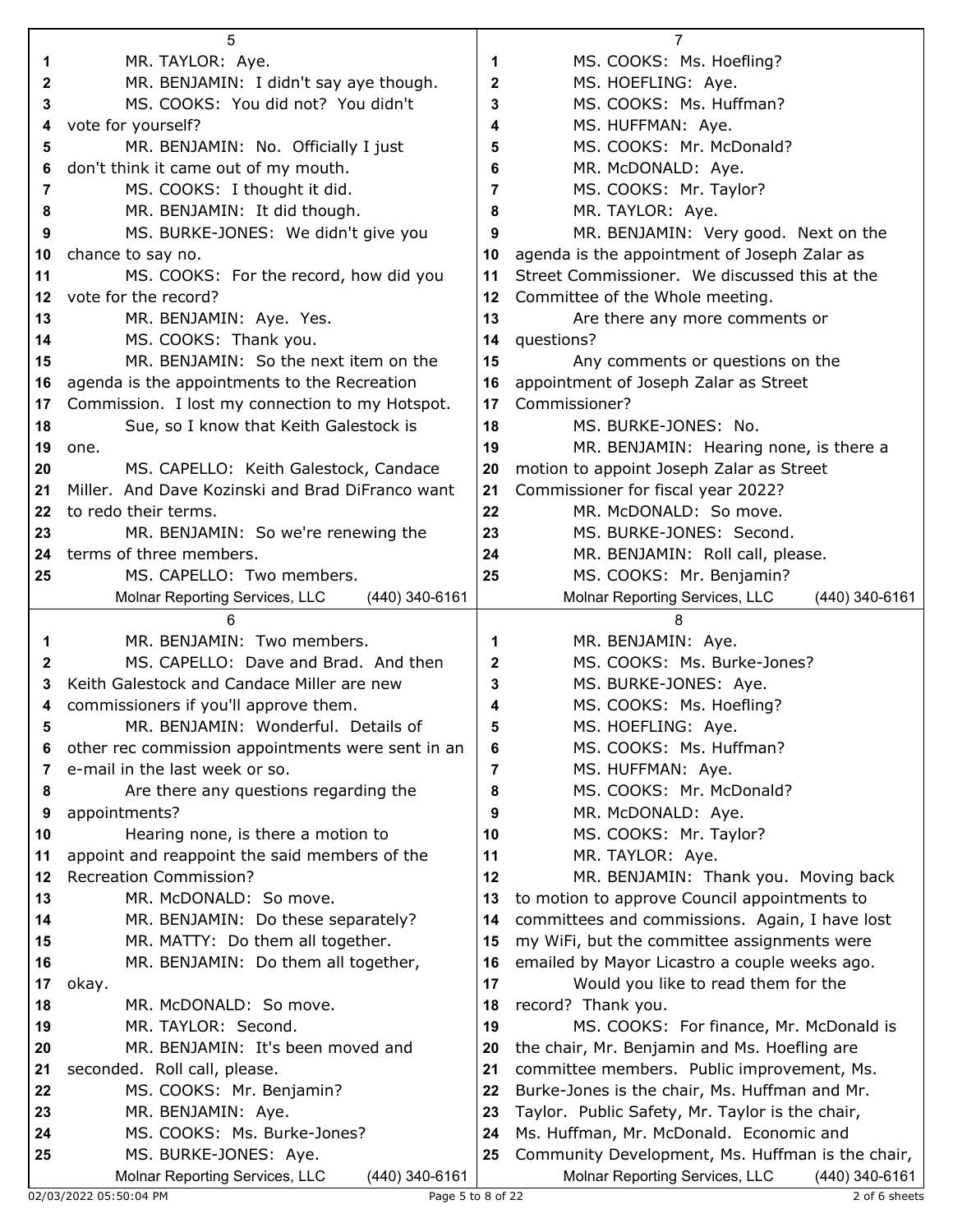|    | 9                                                 |              | 11                                                |
|----|---------------------------------------------------|--------------|---------------------------------------------------|
| 1. | Ms. Hoefling, Mr. Benjamin. Planning Commission,  | 1            | call, please.                                     |
| 2  | liaison is Ms. Burke-Jones. For Shade Tree is     | $\mathbf{2}$ | MS. COOKS: Okay. Mr. Benjamin?                    |
| 3  | Ms. Hoefling. Recreation is Mr. Taylor. And for   | 3            | MR. BENJAMIN: Aye.                                |
| 4  | Stormwater is Ms. Burke-Jones.                    | 4            | MS. COOKS: Ms. Burke-Jones?                       |
| 5  | MR. BENJAMIN: Thank you. Any other                | 5            | MS. BURKE-JONES: Aye.                             |
| 6  | comments or questions regarding committee         | 6            | MS. COOKS: Ms. Hoefling?                          |
| 7  | appointments?                                     | 7            | MS. HOEFLING: Aye.                                |
| 8  | MR. McDONALD: Move approval.                      | 8            | MS. COOKS: Ms. Huffman?                           |
| 9  | MR. BENJAMIN: It's been moved. Is                 | 9            | MS. HUFFMAN: Aye.                                 |
| 10 | there a second?                                   | 10           | MS. COOKS: Mr. McDonald?                          |
| 11 | MS. HOEFLING: Second.                             | 11           | MR. McDONALD: Aye.                                |
| 12 | MR. BENJAMIN: Second. Roll call,                  | 12           | MS. COOKS: Mr. Taylor?                            |
| 13 | please.                                           | 13           | MR. TAYLOR: Aye.                                  |
| 14 | MS. COOKS: Mr. Benjamin?                          | 14           | MS. BURKE-JONES: Okay. Introducing                |
| 15 | MR. BENJAMIN: Aye.                                | 15           | Resolution Number 1241 for approval.              |
|    | MS. COOKS: Ms. Burke-Jones?                       | 16           | MR. BENJAMIN: Second. And by that I'm             |
| 16 |                                                   |              |                                                   |
| 17 | MS. BURKE-JONES: Aye.                             | 17           | seconding. Roll call, please.                     |
| 18 | MS. COOKS: Ms. Hoefling?                          | 18           | MS. COOKS: Mr. Benjamin?                          |
| 19 | MS. HOEFLING: Aye.                                | 19           | MR. BENJAMIN: Aye.                                |
| 20 | MS. COOKS: Ms. Huffman?                           | 20           | MS. COOKS: Ms. Burke-Jones?                       |
| 21 | MS. HUFFMAN: Aye.                                 | 21           | MS. BURKE-JONES: Aye.                             |
| 22 | MS. COOKS: Mr. McDonald?                          | 22           | MS. COOKS: Ms. Hoefling?                          |
| 23 | MR. McDONALD: Aye.                                | 23           | MS. HOEFLING: Aye.                                |
| 24 | MS. COOKS: Mr. Taylor?                            | 24           | MS. COOKS: Ms. Huffman?                           |
| 25 | MR. TAYLOR: Aye.                                  | 25           | MS. HUFFMAN: Aye.                                 |
|    | (440) 340-6161                                    |              |                                                   |
|    | Molnar Reporting Services, LLC                    |              | (440) 340-6161<br>Molnar Reporting Services, LLC  |
|    | 10                                                |              | 12                                                |
| 1  | MR. BENJAMIN: Motion passes. Before we            | 1            | MS. COOKS: Mr. McDonald?                          |
| 2  | get started with new business, are there any      | 2            | MR. McDONALD: Aye.                                |
| 3  | comments from the public on agenda items?         | 3            | MS. COOKS: Mr. Taylor?                            |
| 4  | Hearing none, we'll move to new                   | 4            | MR. TAYLOR: Aye.                                  |
|    | business. Councilwoman Burke-Jones, would you     | 5            | MR. BENJAMIN: Thank you. Next up is               |
| 6  | like to handle Resolution 1241?                   | 6            | Resolution 1242, Councilwoman Hoefling, would you |
| 7  | MS. BURKE-JONES: Yes. Introducing                 | 7            | take that, please.                                |
| 8  | 1241, a resolution authorizing the Mayor to renew | 8            | MS. HOEFLING: Sure. Introducing                   |
| 9  | the Village architect services agreement with Van | 9            | Resolution 1242, it's a resolution authorizing    |
| 10 | Auden Akins Architects, LLC for architect and     | 10           | the Mayor to enter into a management consultant   |
| 11 | related services and declaring an emergency.      | 11           | agreement with Clemans Nelson & Associates for    |
| 12 | That's for -- I forgot the word.                  | 12           | management and/or fiscal consulting services in   |
| 13 | MR. BENJAMIN: For suspension.                     | 13           | labor, employment and other areas as might be     |
| 14 | MS. BURKE-JONES: For suspension, that's           | 14           | requested and declaring an emergency. For         |
| 15 | exactly what I wanted to say. For suspension.     | 15           | suspension.                                       |
| 16 | MR. BENJAMIN: Second.                             | 16           | MR. McDONALD: So move.                            |
| 17 | MS. BURKE-JONES: Introducing 1241.                | 17           | MR. TAYLOR: Second.                               |
| 18 | MS. COOKS: I did not hear a second.               | 18           | MR. BENJAMIN: It's been moved and                 |
| 19 | MR. BENJAMIN: Oh, I second.                       | 19           | seconded. Roll call.                              |
| 20 | MS. COOKS: Did you?                               | 20           | MS. COOKS: Mr. Benjamin?                          |
| 21 | MR. BENJAMIN: Yes.                                | 21           | MR. BENJAMIN: Aye.                                |
| 22 | MS. COOKS: I thought you were calling             | 22           | MS. COOKS: Ms. Burke-Jones?                       |
| 23 | for a second.                                     | 23           | MS. BURKE-JONES: Aye.                             |
| 24 | MR. BENJAMIN: Yeah. I'm sorry, I'm not            | 24           | MS. COOKS: Ms. Hoefling?                          |
| 25 | used to having two roles. Yes, I seconded. Roll   | 25           | MS. HOEFLING: Aye.                                |

3 of 6 sheets Page 9 to 12 of 22 02/03/2022 05:50:04 PM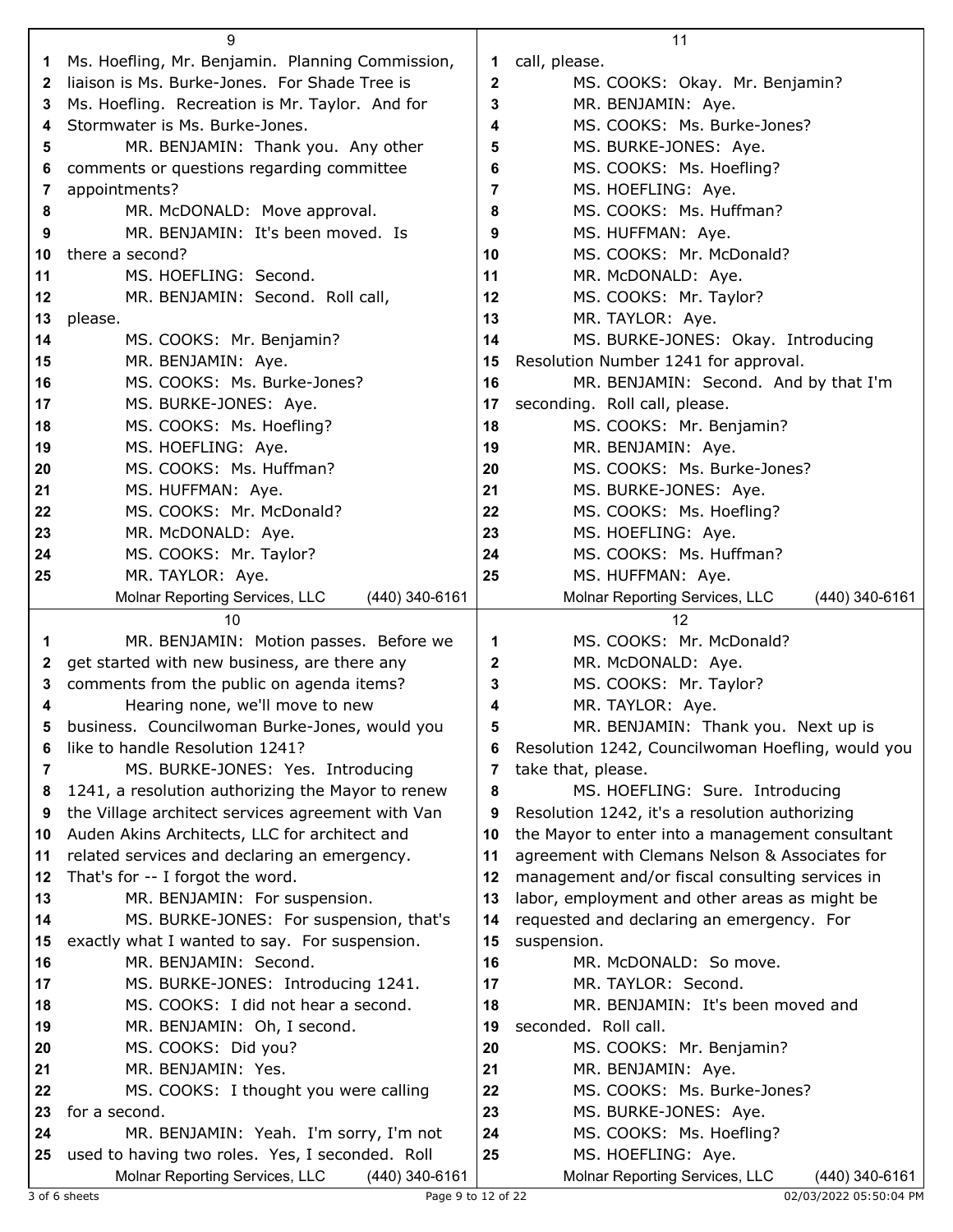| 13<br>15                                                                                                                                                      |                |
|---------------------------------------------------------------------------------------------------------------------------------------------------------------|----------------|
| MS. COOKS: Ms. Huffman?<br>MS. COOKS: Mr. McDonald?<br>1<br>1                                                                                                 |                |
| 2<br>2<br>MS. HUFFMAN: Aye.<br>MR. McDONALD: Aye.                                                                                                             |                |
| MS. COOKS: Mr. McDonald?<br>MS. COOKS: Mr. Taylor?<br>3<br>3                                                                                                  |                |
| MR. McDONALD: Aye.<br>MR. TAYLOR: Aye.<br>4<br>4                                                                                                              |                |
| MS. HUFFMAN: Ordinance Number 4130 for<br>MS. COOKS: Mr. Taylor?<br>5<br>5                                                                                    |                |
| 6<br>MR. TAYLOR: Aye.<br>6<br>passage.                                                                                                                        |                |
| MS. HOEFLING: Introducing Resolution<br>MR. McDONALD: Second.<br>7<br>7                                                                                       |                |
| 1242.<br>MR. BENJAMIN: Moved and seconded. Roll<br>8<br>8                                                                                                     |                |
| 9<br>9<br>call.<br>MR. BENJAMIN: For passage.                                                                                                                 |                |
| 10<br>MS. HOEFLING: For passage.<br>10<br>MS. COOKS: Mr. Benjamin?                                                                                            |                |
| 11<br>MR. BENJAMIN: Is there a second?<br>MR. BENJAMIN: Aye.<br>11                                                                                            |                |
| 12<br>MR. McDONALD: Second.<br>MS. COOKS: Ms. Burke-Jones?<br>12                                                                                              |                |
| 13<br>MR. BENJAMIN: Seconded by Councilman<br>13<br>MS. BURKE-JONES: Aye.                                                                                     |                |
| MS. COOKS: Ms. Hoefling?<br>McDonald. Roll call, please.<br>14<br>14                                                                                          |                |
| 15<br>MS. COOKS: Mr. Benjamin?<br>15<br>MS. HOEFLING: Aye.                                                                                                    |                |
| 16<br>MS. COOKS: Ms. Huffman?<br>16                                                                                                                           |                |
| MR. BENJAMIN: Aye.<br>MS. COOKS: Ms. Burke-Jones?                                                                                                             |                |
| 17<br>17<br>MS. HUFFMAN: Aye.<br>MS. COOKS: Mr. McDonald?                                                                                                     |                |
| 18<br>MS. BURKE-JONES: Aye.<br>18                                                                                                                             |                |
| MS. COOKS: Ms. Hoefling?<br>19<br>MR. McDONALD: Aye.<br>19                                                                                                    |                |
| MS. HOEFLING: Aye.<br>20<br>MS. COOKS: Mr. Taylor?<br>20                                                                                                      |                |
| MS. COOKS: Ms. Huffman?<br>21<br>MR. TAYLOR: Aye.<br>21                                                                                                       |                |
| 22<br>22<br>MR. BENJAMIN: Councilman McDonald,<br>MS. HUFFMAN: Aye.                                                                                           |                |
| 23<br>MS. COOKS: Mr. McDonald?<br>23<br>would you like to take Ordinance 4131?                                                                                |                |
| 24<br>MR. McDONALD: Ordinance Number 4131, an<br>24<br>MR. McDONALD: Aye.                                                                                     |                |
| 25<br>MS. COOKS: Mr. Taylor?<br>ordinance enacting and adding Section 161.07 of<br>25                                                                         |                |
| Molnar Reporting Services, LLC<br>(440) 340-6161<br>Molnar Reporting Services, LLC                                                                            | (440) 340-6161 |
| 14<br>16                                                                                                                                                      |                |
| MR. TAYLOR: Aye.<br>the Administrative Code to create the position of<br>1<br>1.                                                                              |                |
| $\mathbf{2}$<br>MR. BENJAMIN: It passes. Next on the<br>Chief Magistrate of Mayor's Court and declaring<br>2                                                  |                |
| agenda is Ordinance 4131, Councilwoman Huffman.<br>3<br>an emergency.<br>3                                                                                    |                |
| MS. HUFFMAN: 4130.<br>MS. BURKE-JONES: Second.<br>4<br>4                                                                                                      |                |
|                                                                                                                                                               |                |
| MR. BENJAMIN: Oh, 4130. Thank you.<br>MR. BENJAMIN: Did you move suspension?<br>ວ<br>ວ                                                                        |                |
| MS. HUFFMAN: Sure. Ordinance Number<br>6<br>MR. McDONALD: Move suspension.<br>6                                                                               |                |
| 4130, an ordinance confirming the appointment by<br>7<br>MR. BENJAMIN: Seconded.<br>7                                                                         |                |
| the Mayor of Joseph Zalar as Street Commissioner<br>MS. BURKE-JONES: Second.<br>8<br>8                                                                        |                |
| for the year 2022 and declaring an emergency. I<br>MR. BENJAMIN: Roll call, please.<br>9<br>9                                                                 |                |
| move -- I forgot the word.<br>10<br>MS. COOKS: Mr. Benjamin?<br>10                                                                                            |                |
| 11<br>MR. BENJAMIN: For suspension.<br>11                                                                                                                     |                |
| MR. BENJAMIN: Aye.<br>12<br>MS. HUFFMAN: Suspension.<br>12<br>MS. COOKS: Ms. Burke-Jones?                                                                     |                |
| 13<br>13                                                                                                                                                      |                |
| MS. BURKE-JONES: A mental block from<br>MS. BURKE-JONES: Aye.<br>14                                                                                           |                |
| MS. COOKS: Ms. Hoefling?<br>14<br>everybody.<br>15                                                                                                            |                |
| MR. McDONALD: Second.<br>MS. HOEFLING: Aye.<br>15                                                                                                             |                |
| MR. BENJAMIN: Seconded by Councilman<br>MS. COOKS: Ms. Huffman?<br>16<br>16                                                                                   |                |
| McDonald. Roll call on suspension.<br>17<br>MS. HUFFMAN: Aye.<br>17                                                                                           |                |
| MS. COOKS: Mr. McDonald?<br>18<br>MS. COOKS: Mr. Benjamin?<br>18                                                                                              |                |
| 19<br>MR. BENJAMIN: Aye.<br>19<br>MR. McDONALD: Aye.                                                                                                          |                |
| MS. COOKS: Ms. Burke-Jones?<br>MS. COOKS: Mr. Taylor?<br>20<br>20                                                                                             |                |
| MS. BURKE-JONES: Aye.<br>MR. TAYLOR: Aye.<br>21<br>21                                                                                                         |                |
| 22<br>MR. McDONALD: Move Ordinance Number<br>22<br>MS. COOKS: Ms. Hoefling?                                                                                   |                |
| 23<br>MS. HOEFLING: Aye.<br>23<br>4131 for passage.                                                                                                           |                |
| MS. COOKS: Ms. Huffman?<br>24<br>MS. BURKE-JONES: Second.<br>24                                                                                               |                |
| 25<br>MR. BENJAMIN: Been moved and seconded.<br>25<br>MS. HUFFMAN: Aye.<br>Molnar Reporting Services, LLC<br>(440) 340-6161<br>Molnar Reporting Services, LLC | (440) 340-6161 |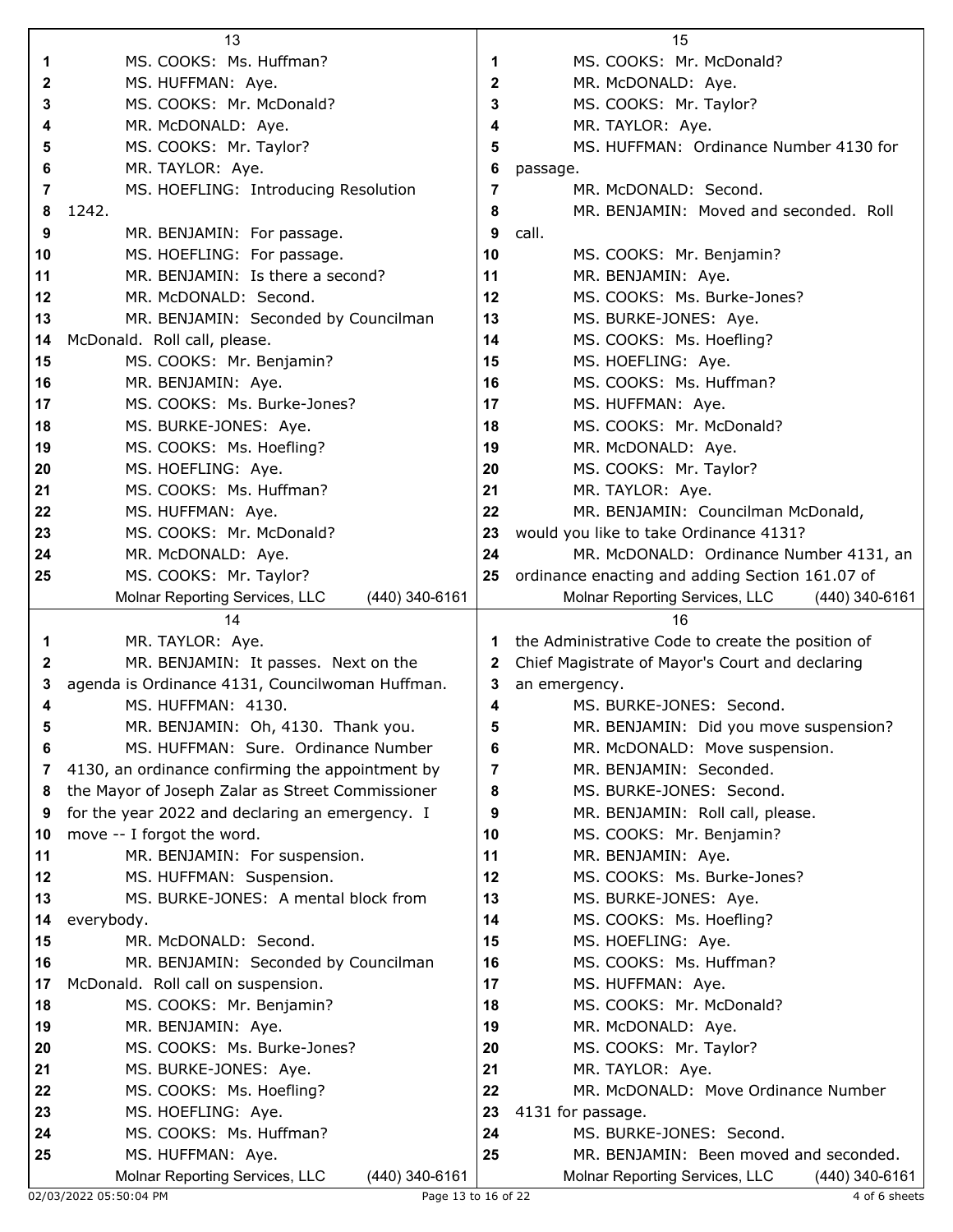|          | 17                                                |          | 19                                                |
|----------|---------------------------------------------------|----------|---------------------------------------------------|
| 1        | Roll call, please.                                | 1        | MS. HUFFMAN: Aye.                                 |
| 2        | MS. COOKS: Mr. Benjamin?                          | 2        | MS. COOKS: Mr. McDonald?                          |
| 3        | MR. BENJAMIN: Aye.                                | 3        | MR. McDONALD: Aye.                                |
| 4        | MS. COOKS: Ms. Burke-Jones?                       | 4        | MS. COOKS: Mr. Taylor?                            |
| 5        | MS. BURKE-JONES: Aye.                             | 5        | MR. TAYLOR: Aye.                                  |
| 6        | MS. COOKS: Ms. Hoefling?                          | 6        | MR. BENJAMIN: And finally Ordinance               |
| 7        | MS. HOEFLING: Aye.                                | 7        | 4133, Councilmember Burke Jones.                  |
| 8        | MS. COOKS: Ms. Huffman?                           | 8        | MS. BURKE-JONES: Yes. Introducing                 |
| 9        | MS. HUFFMAN: Aye.                                 | 9        | Ordinance Number 4133 for suspension. That the    |
| 10       | MS. COOKS: Mr. McDonald?                          | 10       | following claims against the Village of Bratenahl |
| 11       | MR. McDONALD: Aye.                                | 11       | are hereby directed from the funds and the Fiscal |
| 12       | MS. COOKS: Mr. Taylor?                            | 12       | Officer is hereby authorized and directed to draw |
| 13       | MR. TAYLOR: Aye.                                  | 13       | her warrants for payment, to wit: In the amount   |
| 14       | MR. BENJAMIN: Thank you. Next up is               | 14       | of \$135,648.64.                                  |
| 15       | Ordinance 4132, Councilman Taylor.                | 15       | MR. McDONALD: Second.                             |
| 16       | MR. TAYLOR: I'd like to introduce                 | 16       | MR. BENJAMIN: Moved and seconded on               |
| 17       | Ordinance Number 4132, an ordinance confirming    | 17       | suspension. Any comments or questions? Roll       |
| 18       | the appointment by the Mayor of Chuck             | 18       | call, please.                                     |
| 19       | Bauernschmidt as Chief Magistrate of Mayor's      | 19       | MS. COOKS: Mr. Benjamin?                          |
| 20       | Court with duties as set forth in Codified        | 20       | MR. BENJAMIN: Aye.                                |
| 21       | Ordinance 161.07 with the such appointment        | 21       | MS. COOKS: Ms. Burke-Jones?                       |
| 22       | effective January 19, 2022, and declaring an      | 22       | MS. BURKE-JONES: Aye.                             |
| 23       | emergency. I move suspension.                     | 23       | MS. COOKS: Ms. Hoefling?                          |
| 24       | MR. McDONALD: Second.                             | 24       | MS. HOEFLING: Aye.                                |
| 25       | MR. BENJAMIN: It's been seconded. Roll            | 25       | MS. COOKS: Ms. Huffman?                           |
|          | Molnar Reporting Services, LLC<br>(440) 340-6161  |          | Molnar Reporting Services, LLC<br>(440) 340-6161  |
|          | 18                                                |          |                                                   |
|          |                                                   |          | 20                                                |
| 1        | call.                                             | 1        | MS. HUFFMAN: Aye.                                 |
| 2        | MS. COOKS: Mr. Benjamin?                          | 2        | MS. COOKS: Mr. McDonald?                          |
| 3        | MR. BENJAMIN: Aye.                                | 3        | MR. McDONALD: Aye.                                |
| 4        | MS. COOKS: Ms. Burke-Jones?                       | 4        | MS. COOKS: Mr. Taylor?                            |
| 5        | MS. BURKE-JONES: Aye.                             | 5        | MR. TAYLOR: Aye.                                  |
| 6        | MS. COOKS: Ms. Hoefling?                          | 6        | MS. BURKE-JONES: And finally,                     |
| 7        | MS. HOEFLING: Aye.                                | 7        | introducing for passage Ordinance Number 4133.    |
| 8        | MS. COOKS: Ms. Huffman?                           | 8        | MS. HOEFLING: Second.                             |
| 9        | MS. HUFFMAN: Aye.                                 | 9        | MR. BENJAMIN: Moved and seconded. Any             |
| 10       | MS. COOKS: Mr. McDonald?                          | 10       | comments or questions? Roll call on Ordinance     |
| 11       | MR. McDONALD: Aye.                                | 11       | 4133.                                             |
| 12       | MS. COOKS: Mr. Taylor?                            | 12       | MS. COOKS: Mr. Benjamin?                          |
| 13       | MR. TAYLOR: Aye. Ordinance Number 4132            | 13       | MR. BENJAMIN: Aye.                                |
| 14       | for passage.                                      | 14       | MS. COOKS: Ms. Burke-Jones?                       |
| 15       | MS. HOEFLING: Second.                             | 15       | MS. BURKE-JONES: Aye.                             |
| 16       | MR. BENJAMIN: It's been moved and                 | 16       | MS. COOKS: Ms. Hoefling?                          |
| 17       | seconded. Any questions or comments?              | 17       | MS. HOEFLING: Aye.                                |
| 18       | Hearing none, roll call, please.                  | 18       | MS. COOKS: Ms. Huffman?                           |
| 19       | MS. COOKS: Mr. Benjamin?                          | 19       | MS. HUFFMAN: Aye.                                 |
| 20       | MR. BENJAMIN: Aye.                                | 20       | MS. COOKS: Mr. McDonald?                          |
| 21<br>22 | MS. COOKS: Ms. Burke-Jones?                       | 21<br>22 | MR. McDONALD: Aye.                                |
| 23       | MS. BURKE-JONES: Aye.<br>MS. COOKS: Ms. Hoefling? | 23       | MS. COOKS: Mr. Taylor?<br>MR. TAYLOR: Aye.        |
| 24       | MS. HOEFLING: Aye.                                | 24       | MR. BENJAMIN: All right. That                     |
| 25       | MS. COOKS: Ms. Huffman?                           | 25       | concludes new business on the agenda tonight.     |